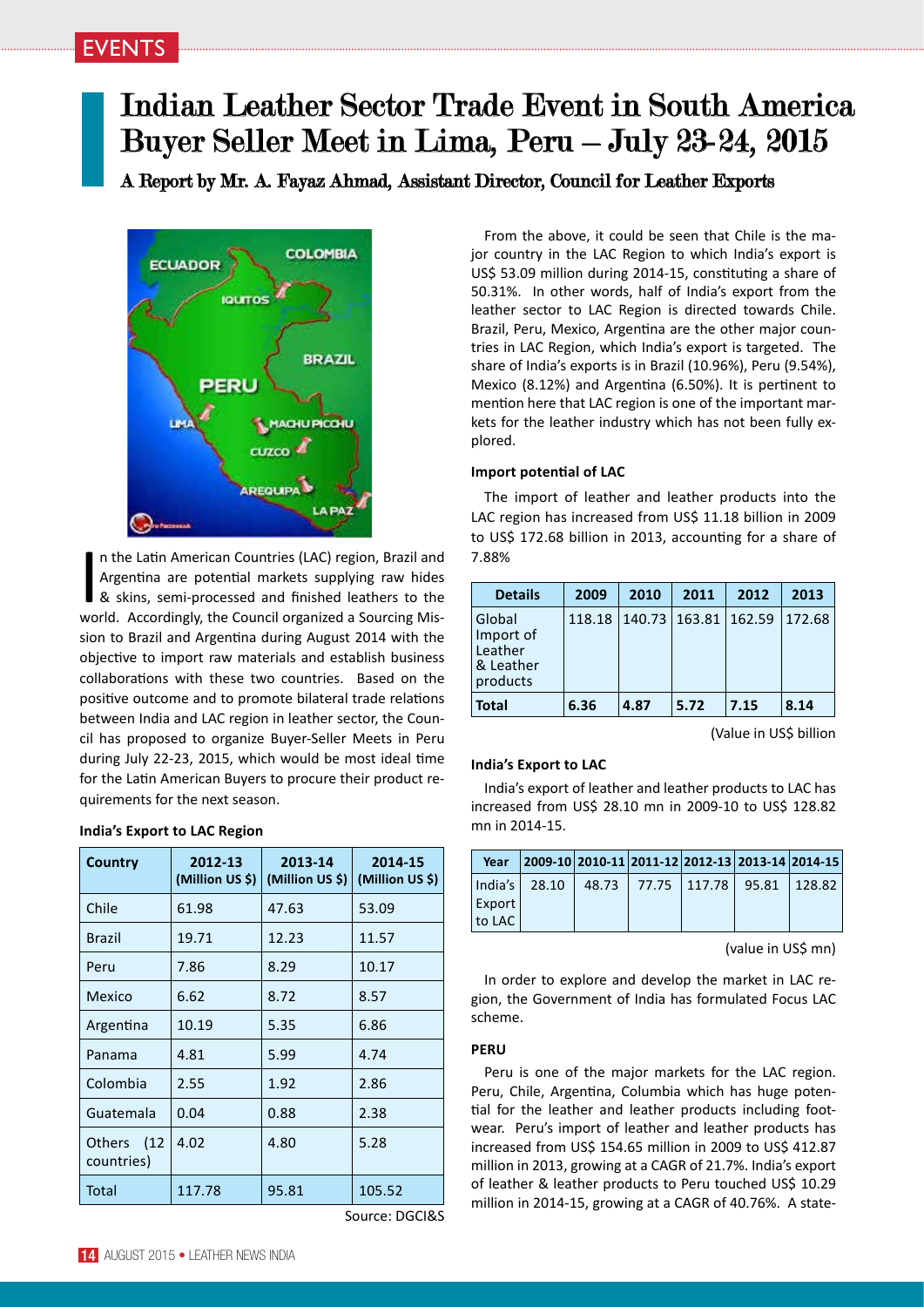ment showing Peru's import of leather and leather products, India's export and share during 2009 to 2013 is given below:

| <b>Details</b>                                                          | 2009   | 2010   | 2011   | 2012   | 2013   |
|-------------------------------------------------------------------------|--------|--------|--------|--------|--------|
| Peru's import of Leather & Leather products<br>(Value in US \$ million) | 155.11 | 203.74 | 287.19 | 353.24 | 412.86 |
| India's export to Peru (Value in US \$ million)                         | 1.50   | 2.57   | 3.90   | 7.91   | 8.29   |
| India's share in Peruvian imports                                       | 0.97%  | 1.26%  | 1.36%  | 2.24%  | 2.01%  |

It can be seen from the data that Peru imports US \$ 412.87 million whereas the exports from India is US \$ 8.29 million thus contributing only 2% share of the Peruvian exports from the globe. Hence there are huge potential for India in Peruvian market.

## **PERU'S IMPORT OF LEATHER & LEATHER PRODUCTS AND INDIA SHARE 2009-2013**

(Value in Mn US\$)

| <b>Details</b>                | 2009   | 2010   | 2011   | 2012   | 2013   |  |  |
|-------------------------------|--------|--------|--------|--------|--------|--|--|
| Leather                       |        |        |        |        |        |  |  |
| Import                        | 6.62   | 9.74   | 9.47   | 12.08  | 11.07  |  |  |
| India's Export                | 0.32   | 0.06   | 0.32   | 0.06   | 0.19   |  |  |
| % Share of India              | 4.83%  | 0.62%  | 3.38%  | 0.50%  | 1.72%  |  |  |
| <b>Leather Footwear</b>       |        |        |        |        |        |  |  |
| Import                        | 35.57  | 44.37  | 62.97  | 73.72  | 86.14  |  |  |
| India's Export                | 0.36   | 0.90   | 0.93   | 2.67   | 3.52   |  |  |
| % Share of India              | 1.01%  | 2.03%  | 1.48%  | 3.62%  | 4.09%  |  |  |
| <b>Footwear Components</b>    |        |        |        |        |        |  |  |
| Import                        | 5.49   | 8.14   | 11.26  | 12.6   | 11.14  |  |  |
| India's Export                | 0.00   | 0.00   | 0.00   | 0.00   | 0.04   |  |  |
| % Share of India              | 0.00%  | 0.00%  | 0.00%  | 0.00%  | 0.36%  |  |  |
| <b>Leather Garments</b>       |        |        |        |        |        |  |  |
| Import                        | 1.67   | 1.12   | 1.90   | 2.64   | 3.17   |  |  |
| India's Export                | 0.16   | 0.59   | 0.58   | 0.89   | 1.23   |  |  |
| % Share of India              | 9.58%  | 52.68% | 30.53% | 33.71% | 38.80% |  |  |
| <b>Leather Goods</b>          |        |        |        |        |        |  |  |
| Import                        | 4.13   | 6.35   | 9.16   | 15.68  | 15.69  |  |  |
| India's Export                | 0.59   | 1.02   | 2.07   | 4.28   | 3.30   |  |  |
| % Share of India              | 14.29% | 16.06% | 22.60% | 27.30% | 21.03% |  |  |
| <b>Saddlery &amp; Harness</b> |        |        |        |        |        |  |  |
| Import                        | 0.12   | 0.14   | 0.20   | 0.26   | 0.27   |  |  |
| India's Export                | 0.00   | 0.00   | 0.00   | 0.00   | 0.00   |  |  |
| % Share of India              | 0.00%  | 0.00%  | 0.00%  | 0.00%  | 0.00%  |  |  |
| <b>Non Leather Footwear</b>   |        |        |        |        |        |  |  |
| Import                        | 101.51 | 133.88 | 192.23 | 236.26 | 285.38 |  |  |
| <b>India's Export</b>         | 0.07   | 0.00   | 0.00   | 0.01   | 0.01   |  |  |
| % Share of India              | 0.07%  | 0.00%  | 0.00%  | 0.00%  | 0.00%  |  |  |
| <b>Total</b>                  |        |        |        |        |        |  |  |
| Import                        | 155.11 | 203.74 | 287.19 | 353.24 | 412.86 |  |  |
| India's Export                | 1.50   | 2.57   | 3.90   | 7.91   | 8.29   |  |  |
| % Share of India              | 0.97%  | 1.26%  | 1.36%  | 2.24%  | 2.01%  |  |  |

Source: PERU's Import - ITC Geneva / India's export DGCI&S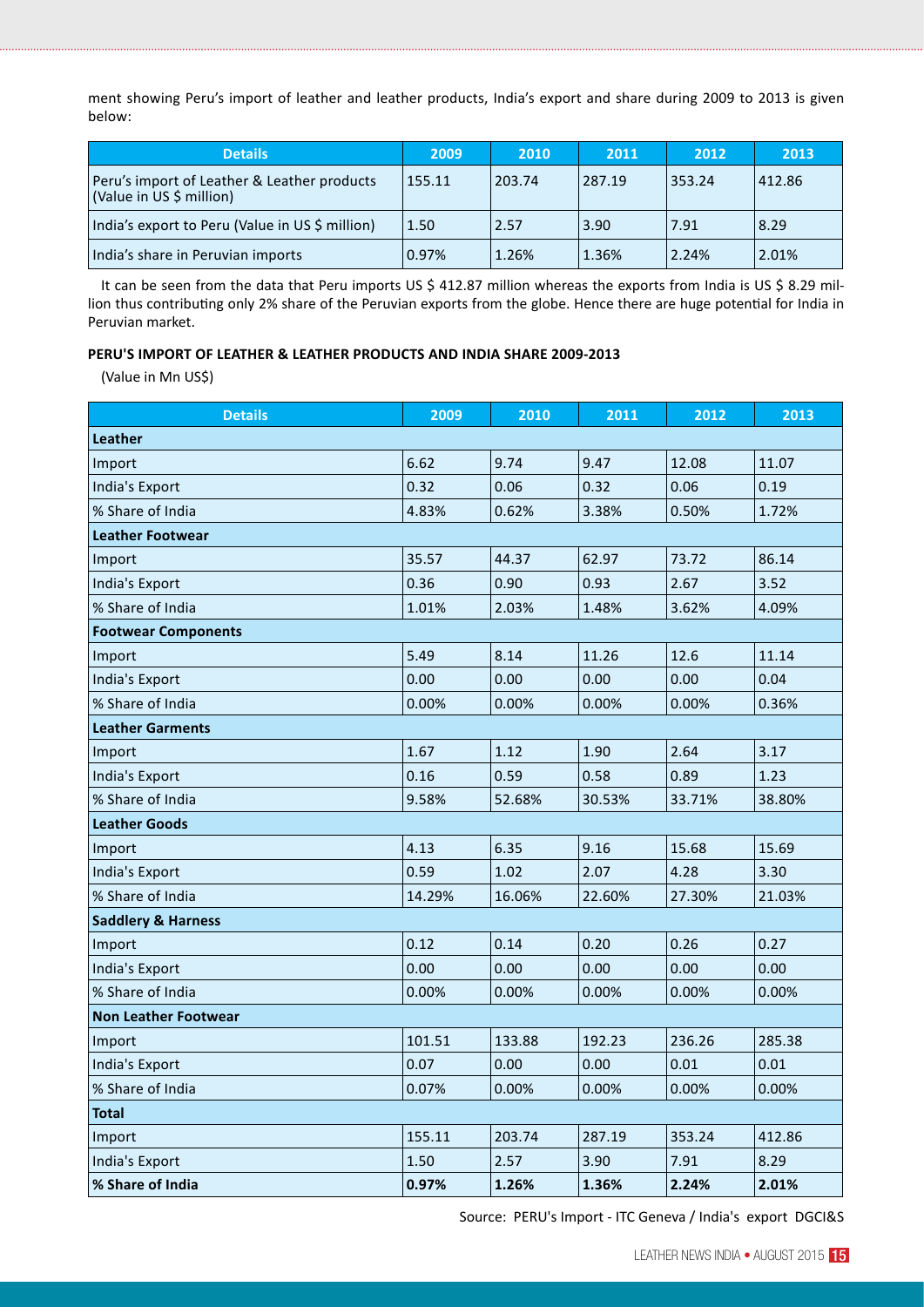

## **Buyer Seller Meet in Lima, Peru**

In this context, CLE has taken necessary efforts and approached the Embassy of India in Lima to assist in organizing the BSM in Peru, so that entrepreneurs of India and Peru may interact and develop trade relations between the two countries. In consultation and as suggested by Embassy of India, the Lima Chamber of Commerce and Industry has been engaged to promote the BSM and to create awareness of the event amongst the Peruvian companies and for mobilizing the Peruvian companies to attend the BSM. Accordingly the BSM was held at Sol de Oro Hotel & Suites, Lima during 23-24, July 2015. A total of 12 companies participated in the event, and displayed footwear, leather garments, leather goods & accessories, industrial gloves etc :

- 1. Apex International, New Delhi
- 2. Prakash Impex, Chennai
- 3. Global Impex, New Delhi
- 4. Ponds Exports Limited, Chennai
- 5. Regency Impex, New Delhi
- 6. K D Orient Impex, Mumbai
- 7. Wallets Plus, Kolkata
- 8. Nadeem Impex, Kolkata
- 9. Asian Leather Pvt Ltd, Kolkata
- 10. Naaz Exports Pvt Ltd, Kanpur
- 11. Capsons Co., Noida
- 12. Alignz Exports Pvt Ltd, New Delhi

It may be pertient to mention here that a total of 18 companies have enlisted their participation in the Buyer Seller Meet. Due to various reasons at their end, 6 companies have not attended the BSM. They are: (1) Creative Pelt P Ltd, (2) Jiwanram Sheoduttrai Industries P Ltd, (3) Rohan Gloves (Mfg) P Ltd, (4) Skin N Stitch P Ltd (from Kolkata), (5) Discovery Lealthers P Ltd (from Gurgaon), (6) Siddharth Exports (from Noida).

**Mr. A. Fayaz Ahmad, Assistant Director (ILDP & Domestic Industry Cell), CLE** coordinated and organized the Event and interacted with the stakeholder agencies.

## **Inauguration ceremony**

The BSM event was inaugurated at 9.30am on 23rd July 2015 at Hotel Sol de Oro, Lima, over a formal inauguration ceremony participated by His Excellency Shri Sandeep Chakravorty, Ambassador of India to Peru, Mr Sandro Fuentes Acurio, President, Lima Chamber of Commerce and Shri A Fayaz Ahmad, Assistant Director-CLE. Media from Peru covered the event.

## **BSM in Peru – July 23-24, 2015**



*A view of the audience at the inauguration ceremony*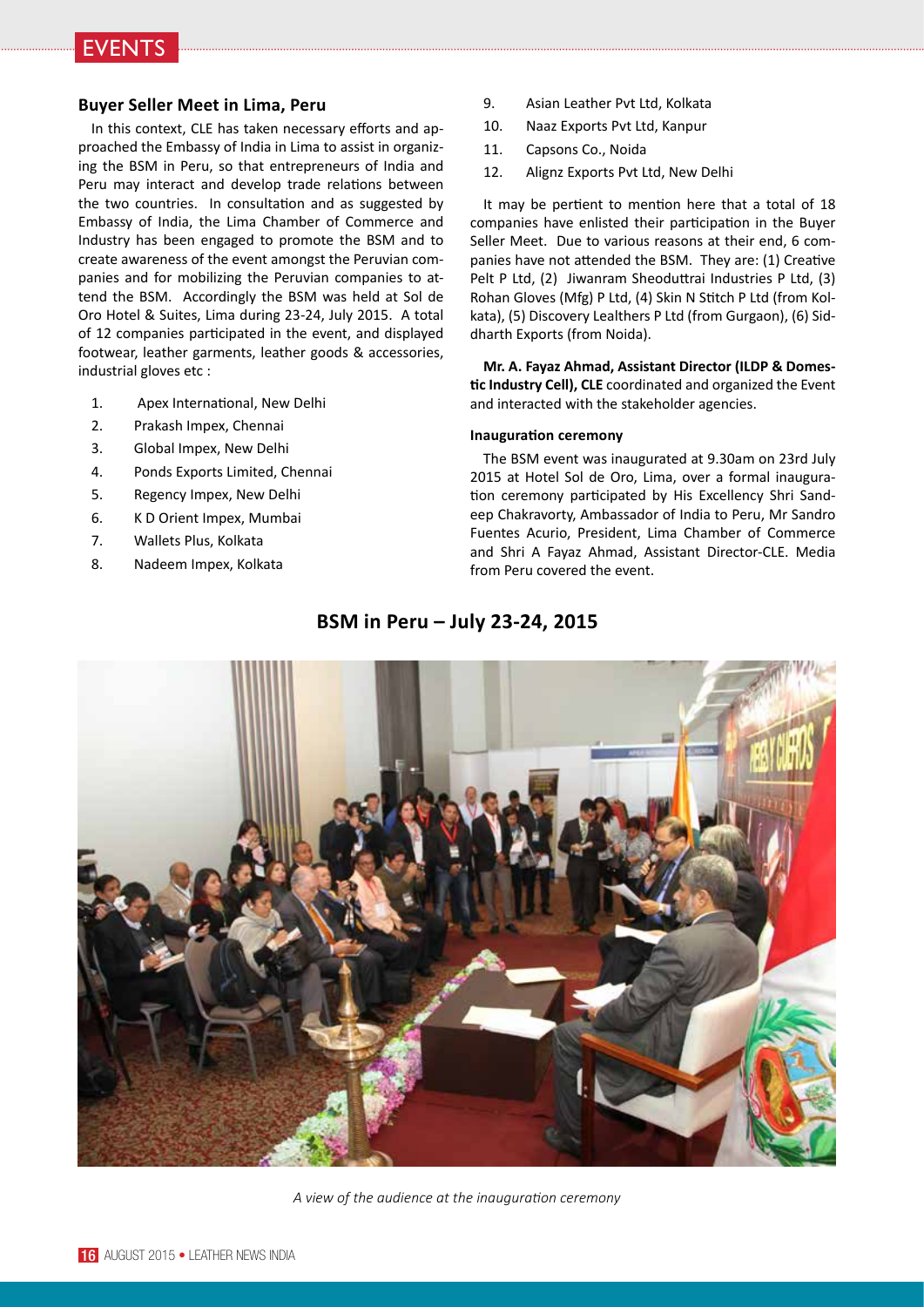

*Another view of the audience at the inauguration ceremony*



*Traditional lighting of lamp to mark the inauguration of BSM*

His Excellency Ambassador of India Shri Sandeep Chakravorty said that " It gives me an immense pleasure to participate in this important event being held under the auspices of the CLE with the participation of 12 companies representing one of the most vital and vibrant sector of Indian leather industry and exports. It has been only a few days that I have come to Lima to take up my new assignment as Ambassador to this great and beautiful country. I am, indeed, privileged that this is the first event in which I am participating. India is the second largest producer of footwear and leather garments in the world and caters to the demand for quality products to countries such as Germany, USA, UK, Italy, France, Hong Kong, Spain, Netherlands, China, Denmark, UAE and Belgium. These countries together account for nearly 75% of India's leather products exports. The EU accounts for around 56% of the total exports. The objective of this Mission here is to develop partnerships with Peruvian leather industry, which also occupies a significant position in the world. The Leather industry in India holds a prominent place in the Indian economy and is known for its consistency in high export earnings. It is also one of the top ten foreign exchange earners for the country. In India, the export of leather and leather products stands at US \$ 6.5 billion, recording a cumulative annual growth of about 13.10% in last five years. India, like Peru, has a very vibrant leather industry. 21% of world cattle and buffalo and 11% of goat and sheep population provide vital raw material to this sector. Add to this, the strength of skilled manpower, innovative technology, increasing compliance to international environmental standards and the dedicated support of the allied industries. It is not only the revenue generation which is important, but also the leather industry in India is an employment intensive sector providing jobs to around 2.5 million people. Women are also occupying a significant 30% share of employment in the leather industry . Added to this, the Government in India identified the Leather Sector as a Focus Sector and has taken steps for skill development in this vital sector, to meet the international standards and provide for organized labour to this vital revenue generating sector. The new programme of skilling India announced recently by our Prime Minister is likely to have a major impact on the leather industry. He further added that Peru exports tanned or crust skins to India. He concluded his speech by saying that this Exhibition cum Buyer-Seller Meet will, I am sure, will provide an excellent opportunity for both sides to work closely to the mutual benefit of both the Peruvian and Indian leather industry, and requested all participants to work towards enhancing cooperation in this vital sector.



*His Excellency Shri Sandeep Chakravorty, Ambassador of India, Peru, addressing the audience. Mr. Sandro Fuentes Acurio, President, Lima Chamber of Commerce and Shri A. Fayaz Ahmad, Assistant Director, CLE are in the dais.* 



*His Excellency Shri Sandeep Chakravorty, Ambassador of India to Peru, Mr. Sandro Fuentes Acurio, President, Lima Chamber of Commerce and Shri A. Fayaz Ahmad, Assistant Director, CLE*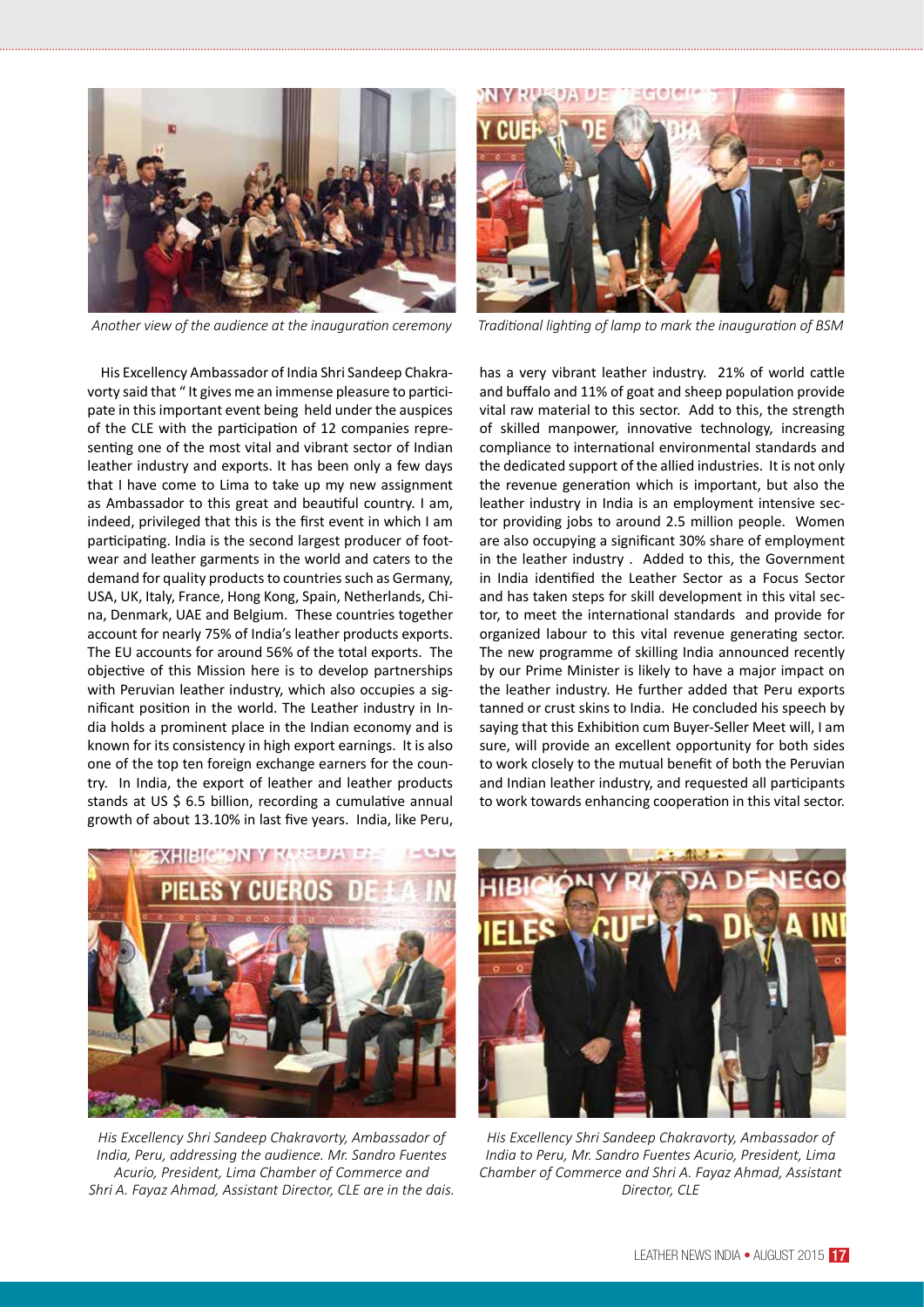## **EVENTS**

**Mr. Sandro Fuentes Acurio, President, Lima Chamber of Commerce,** has made a brief speech on the Peruvian Leather industry, and welcomed the organization of this Buyer Seller Meet between Indian and Peruvian enterprises in Lima, Peru, which will greatly help to enhance cooperation between India and Peru in the Leather Products including footwear.



*Mr. Sandro Fuentes Acurio, President, Lima Chamber of Commerce, addressing on the Peruvian Leather Industry*

**Shri A Fayaz Ahmad, Assistant Director-CLE** made presentation on the Leather Industry in India, its current export basket, need for diversification of exports to LAC region, particularly to Brazil, Argentina, Mexico, Chile, Peru & Columbia, and trade relations in leather sector between India and Peru in statistics were briefed. The Make in India programme of the Government of India was highlighted in his speech, under which the export from India which is currently at US \$ 6.50 billion (2014-15) is targeted to achieve export of US \$ 15 Billion by the year 2019-20. This is an opportunity for International business community to have collaborations with Indian enterprises as India is looking to increase production capacities and related infrastructures to manufacture products of highest quality with latest design and fashion trends. He further said that this BSM event is a step in that direction to give a platform for the companies in India and Peru to interact and have tie ups to promote business and joint venture collaborations. He said that the CLE has been working with Embassy of India in Lima for the past many months, to plan and organize for this Buyer Seller Meeting. He thanked His Excellency Shri Sandeep Chakravorthy, Ambassador of India and Shri Ajay G. Shinde, Head of Chancery, Embassy of India for gracing the occasion, and all the preparatory arrangements made for conduct of this prestigious event in Lima, Peru. He also thanked Mr. Sandro Fuentes Acurio, President, Mr. Carlos Garcio, Foreign Trade Manager, Lima Chamber of Commerce, for undertaking excellent promotional activities for this Buyer Seller Meeting and event coordination with the Peruvian leather industry, and stakeholders.

Speech made by above dignitaries was translated simultaneously in local language by Embassy official. The traditional lighting ceremony was held to inaugurate the BSM.



*Mr. A. Fayaz Ahmad, Assistant Director-CLE, giving his speech on the Leather Industry in India and growth prospects.*

**Mr. Carlos Garcia, Foreign Trade Manager, Lima Chamber of Commerce,** has compered the event. He informed that during the last years, the Peruvian Government, as part of its policy of trade liberalization has been negotiating and signing trade agreements with key partners. In this context, we are confident that matchmakings will provide an excellent occasion to identify business opportunities in the Peruvian Market. The Buyer Seller Meeting promotes bilateral trade between Peru and India.

## **Interaction of Ambassador of India with Indian Participants**

After the inauguration event, His Excellency Ambassador of India Shri Sandeep Chakravorty accompanied by Shri Ajay G. Shinde, Head of Chancery, Embassy of India and Shri A Fayaz Ahmad visited the participant's booths and interacted with participants.



*His Excellency Shri Sandeep Chakravorty, Ambassador of India to Peru, interacting with Participants.*

#### **Event management:**

The BSM is very unique as prior appointments were fixed for the Indian companies with the Peruvian companies. A sheet of appointments fixed were given to the Indian as well as Peruvian companies. The personnel of Lima Chamber of Commerce led by Mr. Paolao Fiori Orbegoso, Trade Missions and International Events Coordinator, has promoted the event amongst the stakeholders and Peruvian companies. The Lima Chamber of Commerce has fixed up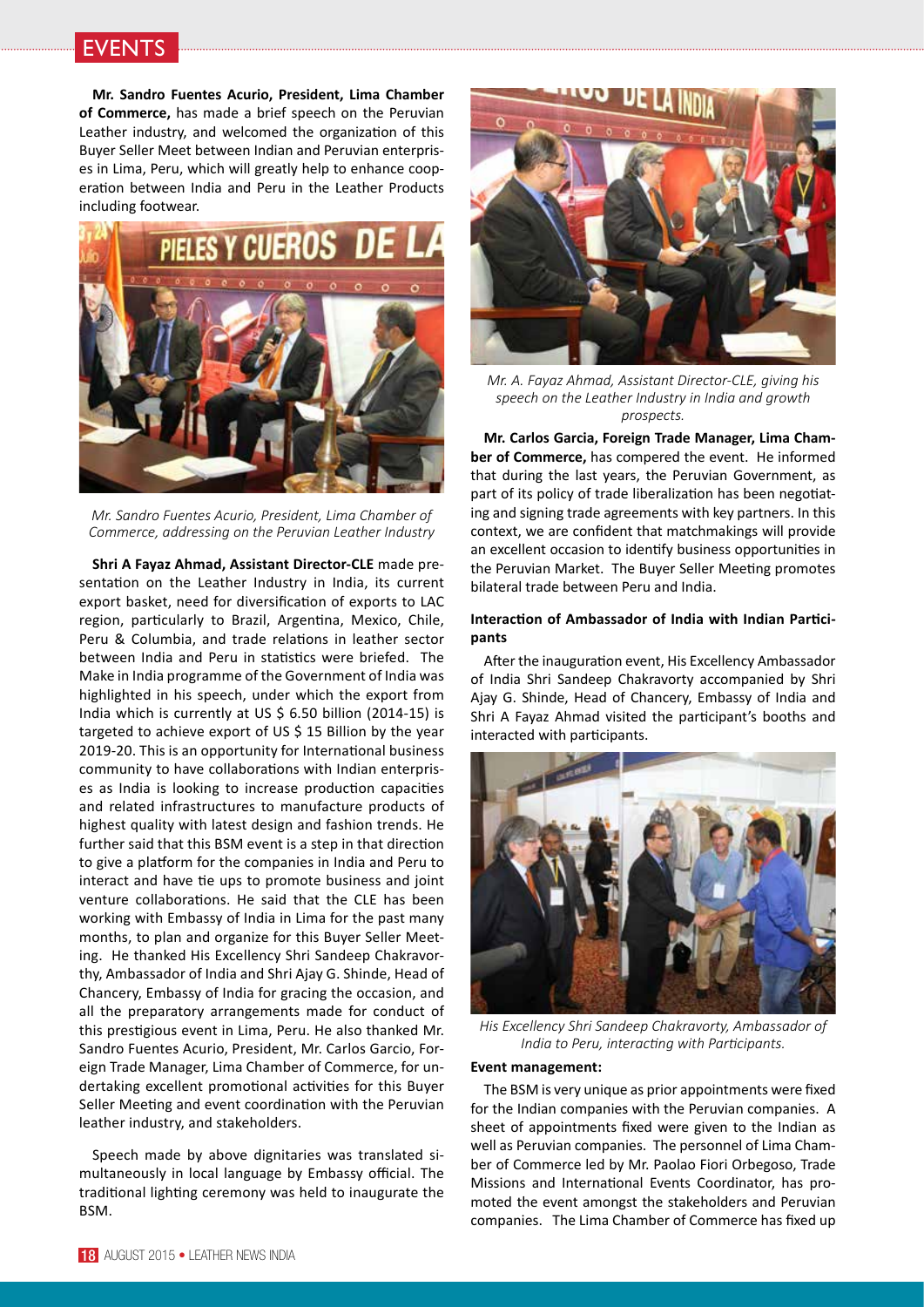meetings for the Indian companies and also excellently arranged the appointments at the field level. Sufficient manpower (LCC staff, interpreters) were deployed to organize the buyer visits and appointments in the Meeting Hall. In an organized and professional manner, the Lima Chamber of Commerce has made reception arrangements, and undertook monitoring of the buyer's meetings with the Indian exhibitors

**Mr. Ajay G. Shinde, Head of Chancery, Embassy of India, Lima and Ms Silvia P Casas Bustamante, Interpreter of Embassy of India, Lima**, were present in the meeting



venue for both days of June 23-24, 2015 and facilitated the organization of Buyer Seller Meet., and liaised with stakeholders.

## **Business Meetings & Feedback**

Based on the promotion and mobilization efforts earlier undertaken by it, the Lima Chamber of Commerce has obtained confirmation of 84 Peruvian companies. There were consistent number of visitors in the Meeting hall in both two days of the event, and Indian companies were fully engaged in the business meetings and discussions over the two days of the event



*Apex International, New Delhi Ponds Exports Limited, Chennai*





*Prakash Impex, Chennai Regency Impex, New Delhi*





*Global Impex, New Delhi K D Orient Impex, Mumbai*

As per the feedback given by the 12 participants, a total of 197 business meetings have been held in the BSM. In general, it can be said that buyers desired minimal quantities. The participants expect that the based on the discussions and lead obtained, they expect future business potential to be around US \$ 0.43 million. Sample spot orders for US \$ 25000 took place in the BSM.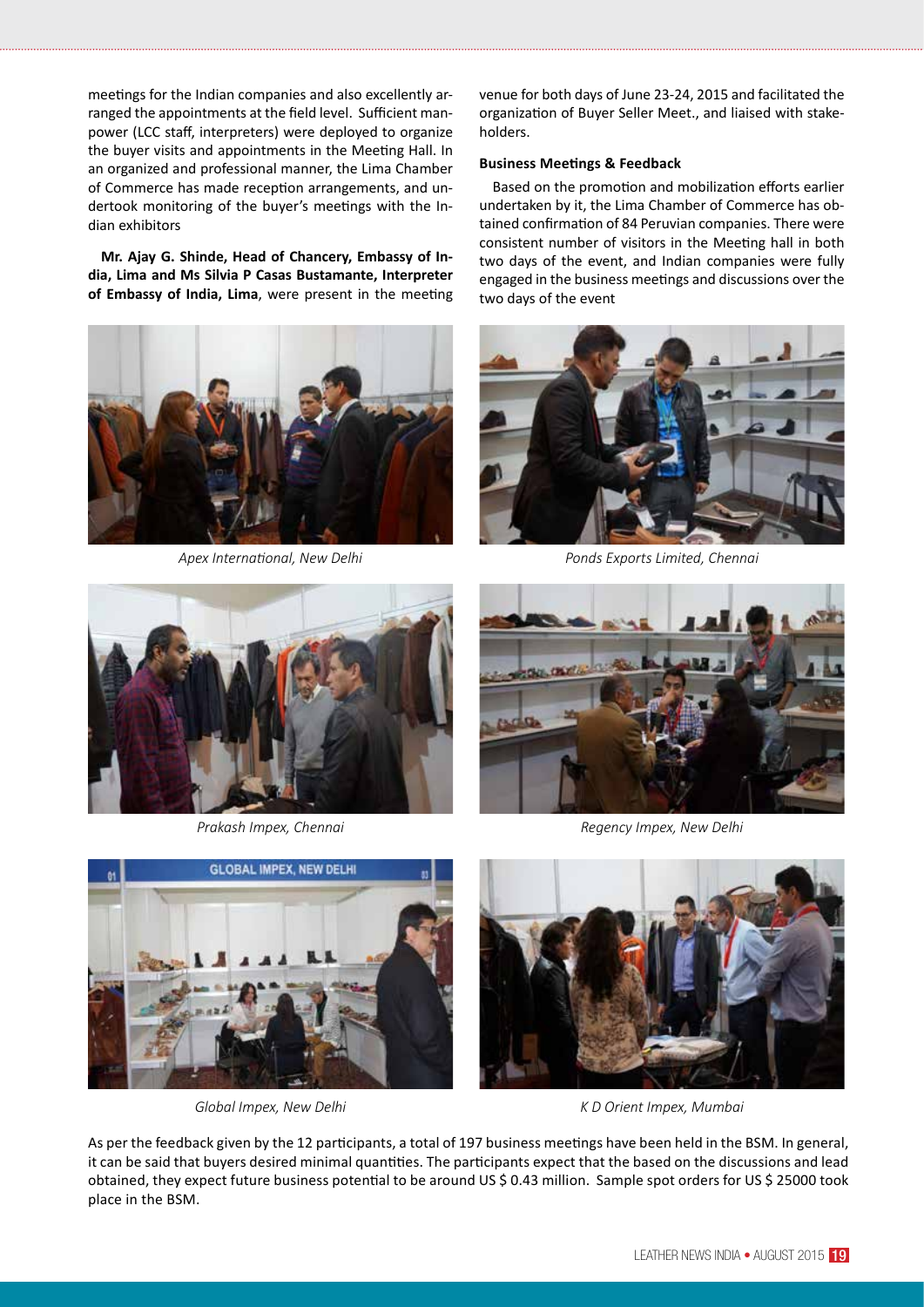



*Wallets Plus, Kolkata*



*Capsons Co., Noida*



*Nadeem Impex, Kolkata*



*Alignz Exports Pvt Ltd., New Delhi*





*Mr. Paolao Fiori Orbegoso, with Team, Trade Missions & International Events Coordinator, Lima Chamber of Commerce.*



*Mr. A.Fayaz Ahmad, Assistant Director, CLE with Mr. Paolao Fiori Orbegoso, Trade Missions & International Events* 

The Embassy of India, Lima Chamber of Commerce and the Participants have all suggested that the CLE should consider organizing the Buyer Seller Meet in the next year July/Aug 2016, with a view to give continuous platform for the Indian and Peruvian companies to interact and hold business discussions

*Asian Leather Pvt Ltd., Kolkata*



*Naaz Exports Pvt Ltd., Kanpur*

In their feedback, the participants have appreciated the *Coordinator, Lima Chamber of Commerce* arrangements made in organizing the BSM, saying that it is one of the professionally managed and organized event, the best in so many years. Almost all the participants termed the arrangements made as 'excellent'. The efforts taken by the Embassy of India, Lima Chamber of Commerce and CLE were appreciated by all the participants.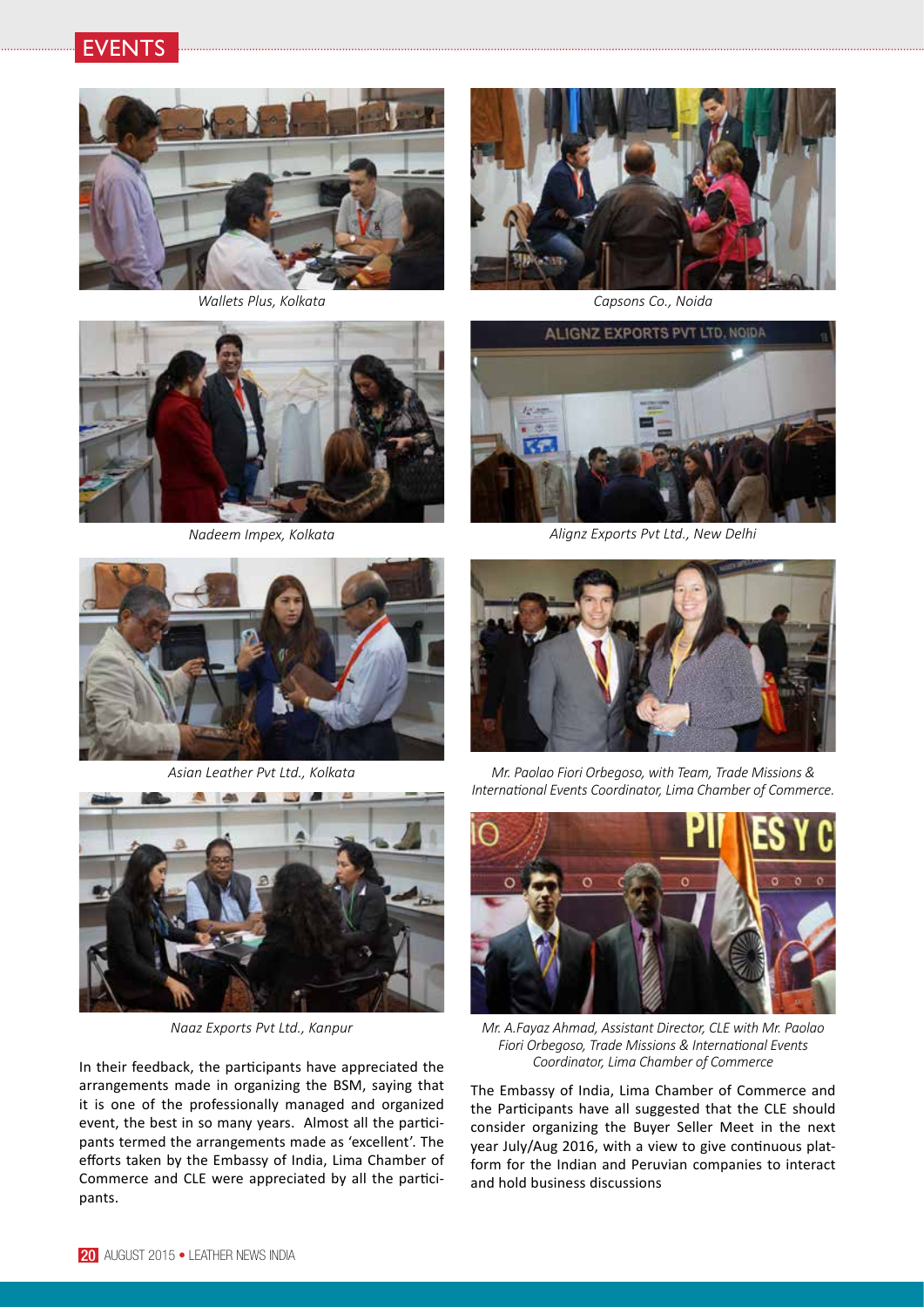

*Mr. A.Fayaz Ahmad, Assistant Director, CLE with Officials of Amazon Exports Leather, Peru*



*Shri Ajay G. Shinde, Head of Chancery, Embassy of India, Peru, speaking to the media*



*His Excellency Shri Sandeep Chakravorty, Ambassador of India, Peru, interacting with the delegates*



*His Excellency Shri Sandeep Chakravorty, Ambassador of India, Peru, interacting with the delegates*



*Shri Ajay G. Shinde, Head of Chancery, Embassy of India, Peru, interacting with participants.* 



*A view of the BSM*

#### **Visit to Tanning cluster in Lima, Peru on 25th July, 2015**

In Lima, there are about 80 tanneries but only 8 of them are legal and have government permits. Legal tanneries have to submit every 3 or 4 months health reports to a state agency and work with all of the law. Whereas illegal tanneries are not sanctioned units, and they pay no taxes either. These cause unfair competitions in the trade and legal tanneries have to face competition with the ones operating without sanctions. Majority of illegal tanneries are small, dirty and do not have much production capacity.

Indian Delegation visited one of 8 legal tanneries in Lima called Pieles Santa Ana skins, on 25th July 2015 forenoon, which is located half an hour drive from Lima. The tannery was founded in 1965 by the engineer Cesar Ismodes next to German investors who then left Peru and he continued with the business also exporting to many countries for many years and each time taking more business experience In Pieles Santa Ana tannery, Mr. Ismodes works with his son Mr. Hernan Ismodes and daughter Mrs. Anali Ismodes, those with a separate company called Amazon Exports Leather which is dedicated only to the export of sheep and cow in wet blue. M/s. Amazon Exports Leather, Peru exports to many countries like Mexico, Spain, Italy and they are very much interested to start exports to India. The tannery has adequate capacity of production.

Amazon Exports Leather is a tannery company founded in Lima in 2007. It is a group of Peruvian professionals with 50 years of experience in the leathers and skins market and engaged in the trade and export business, primary markets being Spain, Italy, Brazil and Mexico. Their activity has been developed basically nationwide allowing them to have an experience with companies of other countries. The plant has an area of 6000 m2 and is equipped to work on time many types of leathers and skins, like sheep, cow and llama in the pickle and wet blue state. Likewise Amazon Exports Leather work together with its sister company Industria Peletera Peuana S.A., founded in 1966.

Those interested to import sheep and cow in wet blue, may directly contact Amazon Exports Leather -

Mrs. Anali Ismodes, Sales Manager, Amazon Exports Leather

Alfonso Ugarte 1550, Ate Vitarte, Lima, Peru Email: anali.ismodes@amazonexports.pe Mobile: +51 1 996 434 639 Mobile: +51 1 981 346 332